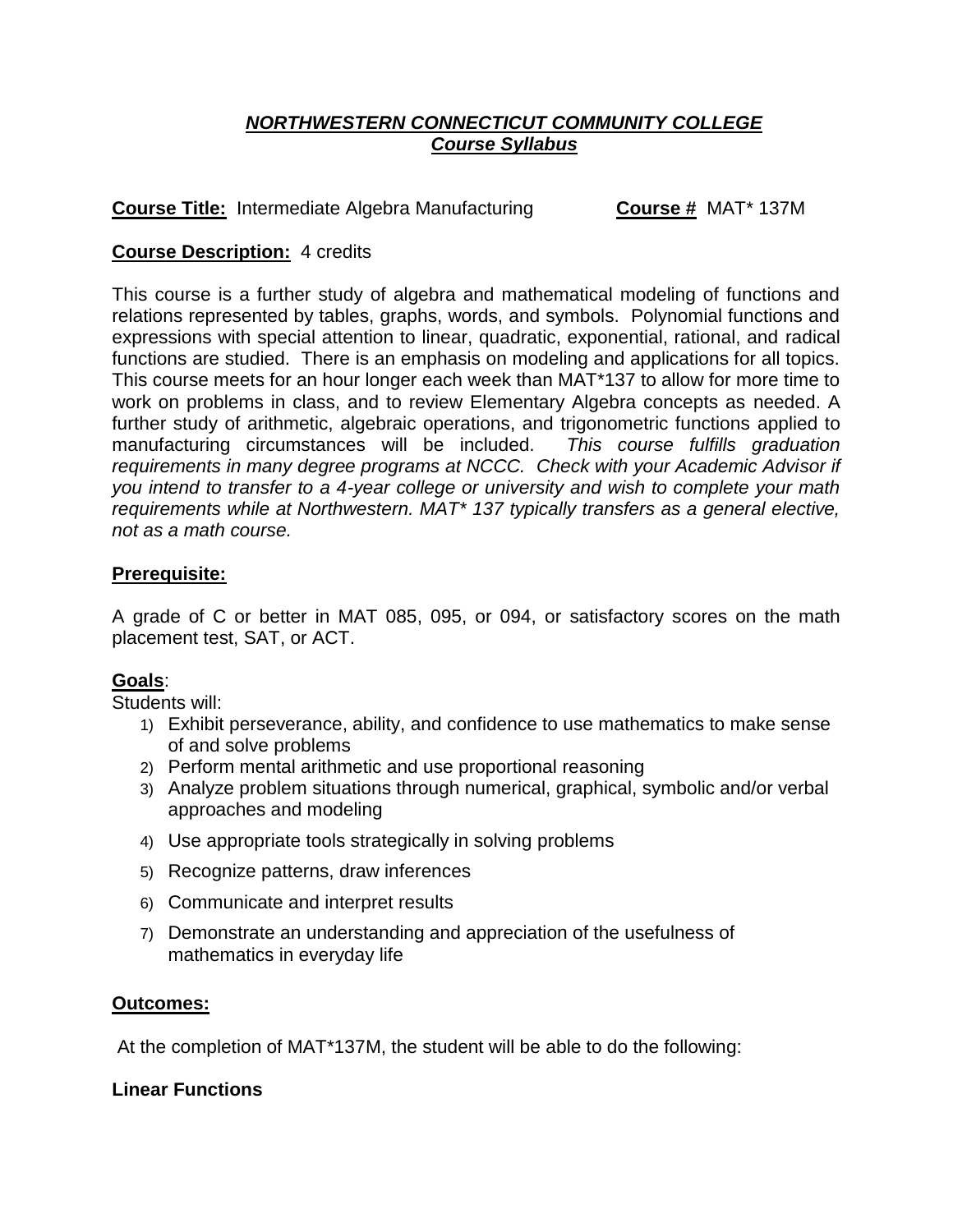- 1) Provide multiple representations (e.g., words, symbols, graphs, tables) of linear functions by hand and/or using technology
- 2) Determine identifying characteristics of linear functions
- 3) Model and solve real world applications with linear functions (e.g., car depreciation) and systems of linear equations

## **Quadratic Functions and/or Expressions**

- 1) Provide multiple representations of quadratic functions or expressions by hand and/or using technology
- 2) Determine identifying characteristics of quadratic functions or expressions (e.g., factors)
- 3) Evaluate, simplify, and perform operations on quadratic functions or expressions
- 4) Solve quadratic equations algebraically (e.g., factoring, completing the square, and quadratic formula with rational solutions) and/or graphically
- 5) Solve real world applications involving quadratic equations and functions

## **Exponential Functions and/or Expressions**

- 1) Provide multiple representations (e.g., tables, graphs, symbols) of exponential functions or expressions by hand and/or using technology
- 2) Determine identifying characteristics of exponential functions or expressions
- 3) Evaluate, simplify, and perform operations on exponential functions or expressions
- 4) Identify exponential functions within real world applications

## **Rational Functions and/or Expressions**

- 1) Provide multiple representations of simple rational functions or expressions by hand and/or using technology
- 2) Determine identifying characteristics of rational functions or expressions
- 3) Evaluate, simplify, and perform operations on simple rational functions or expressions
- 4) Solve simple rational equations algebraically and/or graphically
- 5) Solve real world applications involving rational functions

## **Radical Functions and/or Expressions**

- 1) Provide multiple representations of simple radical functions or expressions by hand and/or using technology, with primary emphasis on square root
- 2) Determine identifying characteristics of radical functions or expressions
- 3) Evaluate, simplify, and perform operations on simple radical functions or expressions
- 4) Solve simple radical equations algebraically and/or graphically
- 5) Solve real world applications involving radical functions
- 6) Identify imaginary numbers

## **Manufacturing Math**

- 1) Calculate sides and interior and exterior angles of polygons and draw them
- 2) Perform basic operations with angles measures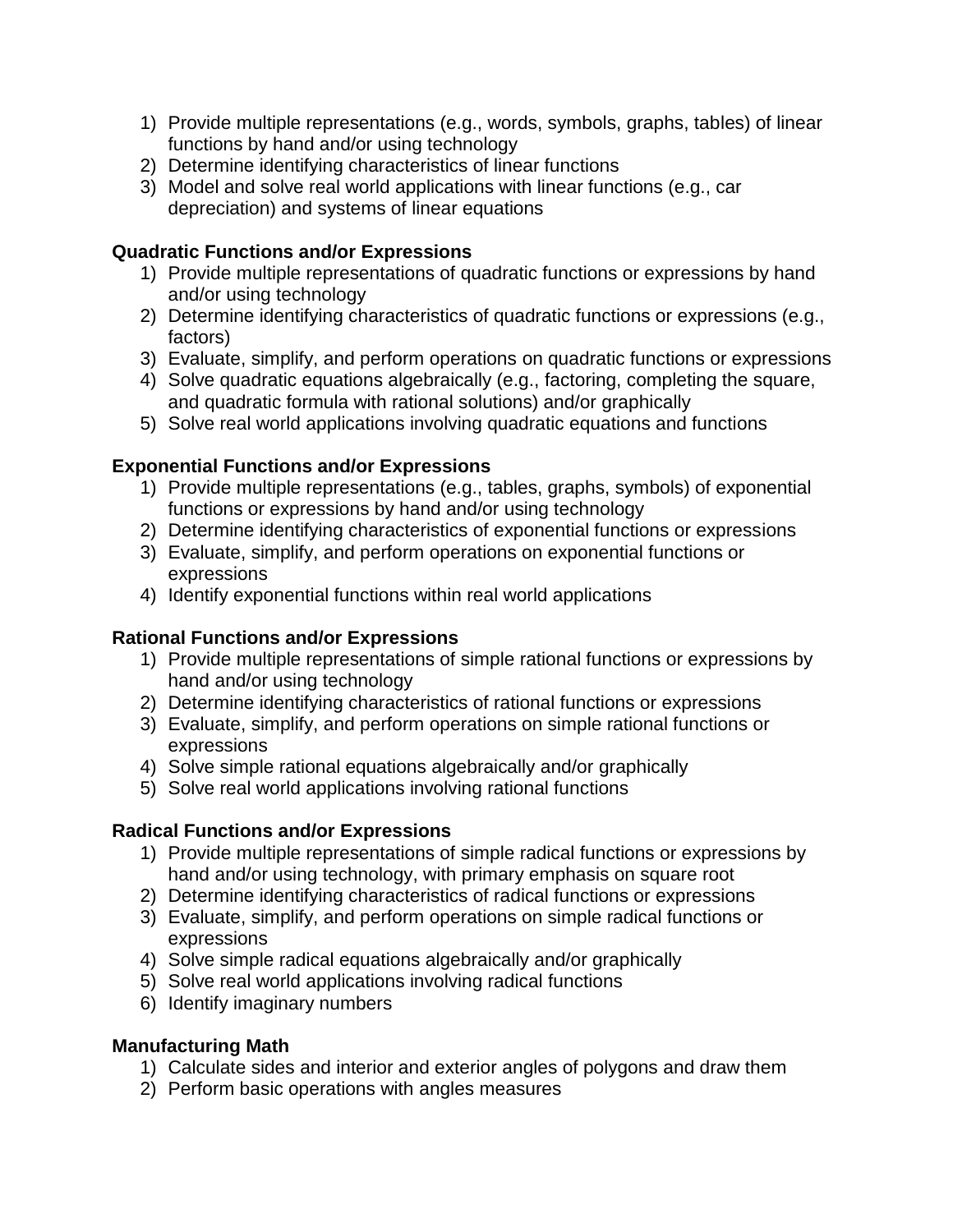- 3) Apply the circle properties to manufacturing circumstances
- 4) Write sine, cosine and tangent ratios for a given angle
- 5) Identify similar triangles & compute unknown angles and sides using proportions

#### **College Policies:**

**Plagiarism:** Plagiarism and Academic Dishonesty are not tolerated at Northwestern Connecticut Community College. Violators of this policy will be subject to sanctions ranging from failure of the assignment (receiving a zero), failing the course, being removed/expelled from the program and/or the College. Please refer to your "Student Handbook" under "Policy on Student Rights," the Section entitled "Student Discipline," or the College catalog for additional information.

**Americans with Disabilities Act (ADA):** The College will make reasonable accommodations for persons with documented learning, physical, or psychiatric disabilities. Students should notify Dr. Christine Woodcock, the Counselor for Students with Disabilities. She is located at Green Woods Hall, in the Center for Student Development. Her phone number is 860-738-6318 and her email is [cwoodcock@nwcc.edu.](mailto:cwoodcock@nwcc.edu)

**School Cancellations:** If snowy or icy driving conditions cause the postponement or cancellation of classes, announcements will be made on local radio and television stations and posted on the College's website at [www.nwcc.edu.](http://www.nwcc.edu/) Students may also call the College directly at **(860) 738-6464** to hear a recorded message concerning any inclement weather closings. Students are urged to exercise their own judgment if road conditions in their localities are hazardous.

*"Some course content as presented in Blackboard Learn is not fully supported on mobile devices at this time. While mobile devices provide convenient access to check in and read information about your courses, they should not be used to perform work such as taking tests, quizzes, completing assignments, or submitting substantive discussion posts."*

**ACADEMIC SUCCESS CENTER:** Located in Founders Hall, 3rd floor, FH307

Drop in tutorial service (in math and other disciplines, free of charge). They have individual tutors, computer software, and a math "library" (FH307) of a variety of math textbooks available. Their schedule is advertised around campus or can be picked up at their office. On-line tutoring is also available (in math and other disciplines, free of charge). Contact the Academic Skills Center for details.